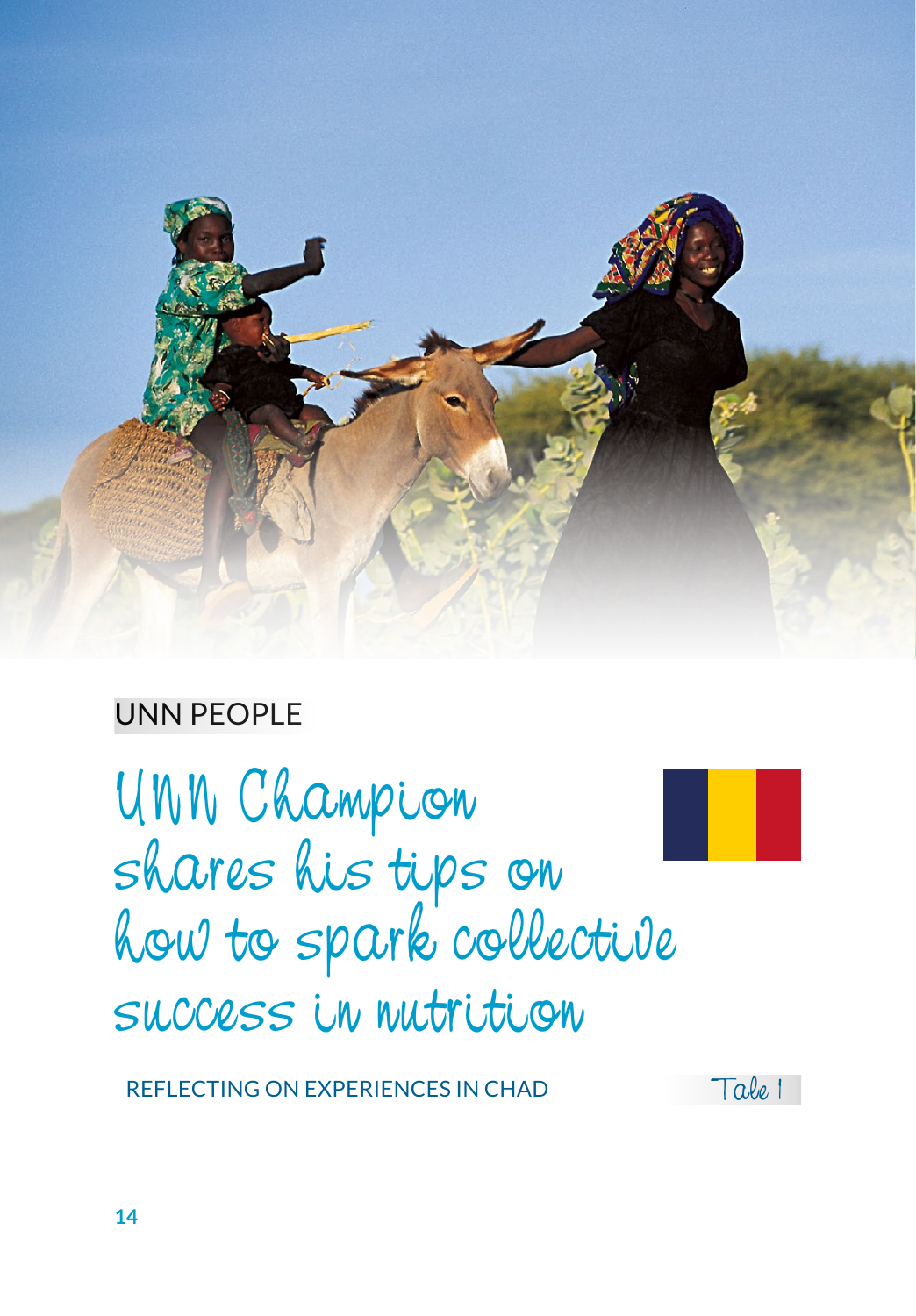Mohamed Cheikh Levrac was<br>recognized for his remarkable<br>lefforts as the Chad<br>International UNN-REACH Eacilitator recognized for his remarkable efforts as the Chad International UNN-REACH Facilitator during the SUN S/Heroes Reception at the 2019 SUN Global Gathering. He dedicated his distinction to his fellow colleagues in Chad, reminding the audience that the achievements were collective gains. The message was clear: every stakeholder's contribution counts. The UN Network (UNN) Secretariat's follow-up interview shed additional light on his inspiring work.



*Mohamed Cheikh Levrac, Chad International UNN-REACH Facilitator, is honoured at the SUN Global Gathering, November 2019* UNN Secretariat/Sarah Cruz

# **Question 1:** *Your colleagues in Chad commended your ability to put nutrition actors from different stakeholder groups at ease, to create a pleasant working environment and to help actors reach consensus. What characteristics enable you to do so? Which tools and tactics do you draw upon?*

UNN-REACH facilitator must have certain skills and know-how, be<br>able to work in a team and have professional leadership. The facilitator<br>must be tactful, remain neutral and flexible, be accepted and trusted by<br>their collab able to work in a team and have professional leadership. The facilitator must be tactful, remain neutral and flexible, be accepted and trusted by their collaborators and partners, and be able to bring the different parties to a consensus (win-win). In the context of multi-sectoral work, everyone must have a role to play. The facilitator must recognize that role and highlight it, as this will motivate the actor or sector concerned and help them feel like they are making a valuable contribution to the process.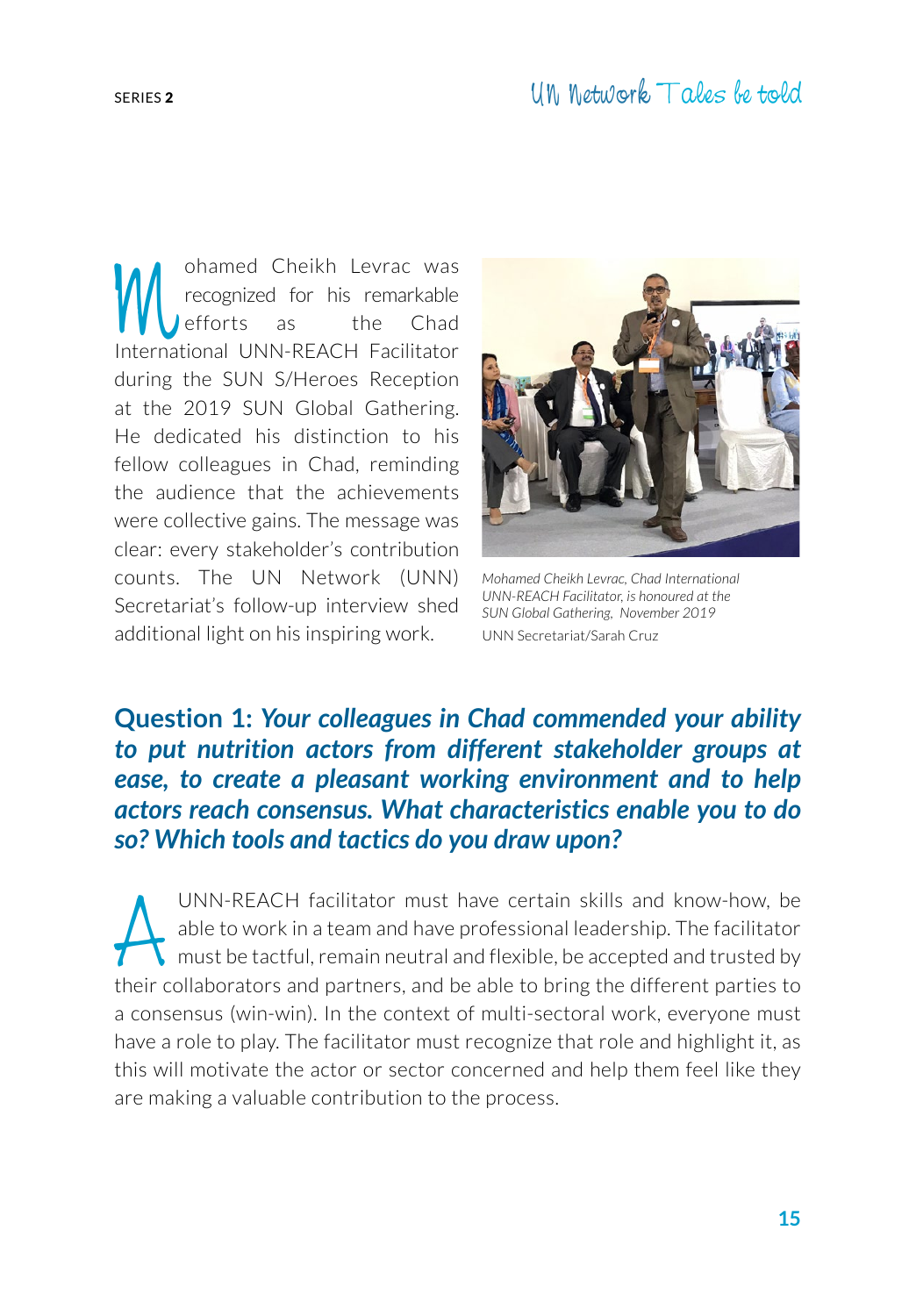The use of scientific evidence and UNN-REACH tools increases awareness among stakeholders about the issue and the need for a solution. The facilitator should also act as a point of reference/resource, providing information and facilitation support to all stakeholders, as needed.

# **Question 2:** *Given the multisectorality of nutrition, nutrition is everyone's business but we find that it can be challenging to make it everyone's responsibility. What words of wisdom do you have for others in the nutrition community?*

es, multisectorality is everyone's business and no sustainable result or impact can be achieved without everyone's contribution. Even if we act at the sector level, we must think multisectorally. We must remember that we a es, multisectorality is everyone's business and no sustainable result or impact can be achieved without everyone's contribution. Even if we act at the sector level, we must think multisectorally. We must remember that help—including ourselves. This is why each stakeholder must feel accountable, involved, and like a key actor in the process.

**Question 3:** *Today, multi-sectoral nutrition actions and the coordination thereof at sub-national levels is a topic of great interest within the SUN community. In your experience, what are three ingredients for success for countries aspiring to pursue this (and three challenges) that you think they should be aware of as they embark on this task?* 

This approach is inevitable if we are looking to obtain results and have<br>an impact on indicators. At least three elements must be taken into<br>account: (1) the *functional coordination capacities*; (2) the *involvement*<br>of l an impact on indicators. At least three elements must be taken into account: (1) the *functional coordination capacities*; (2) the *involvement of local authorities and stakeholders*; and (3) *funding*. Policies, strategies and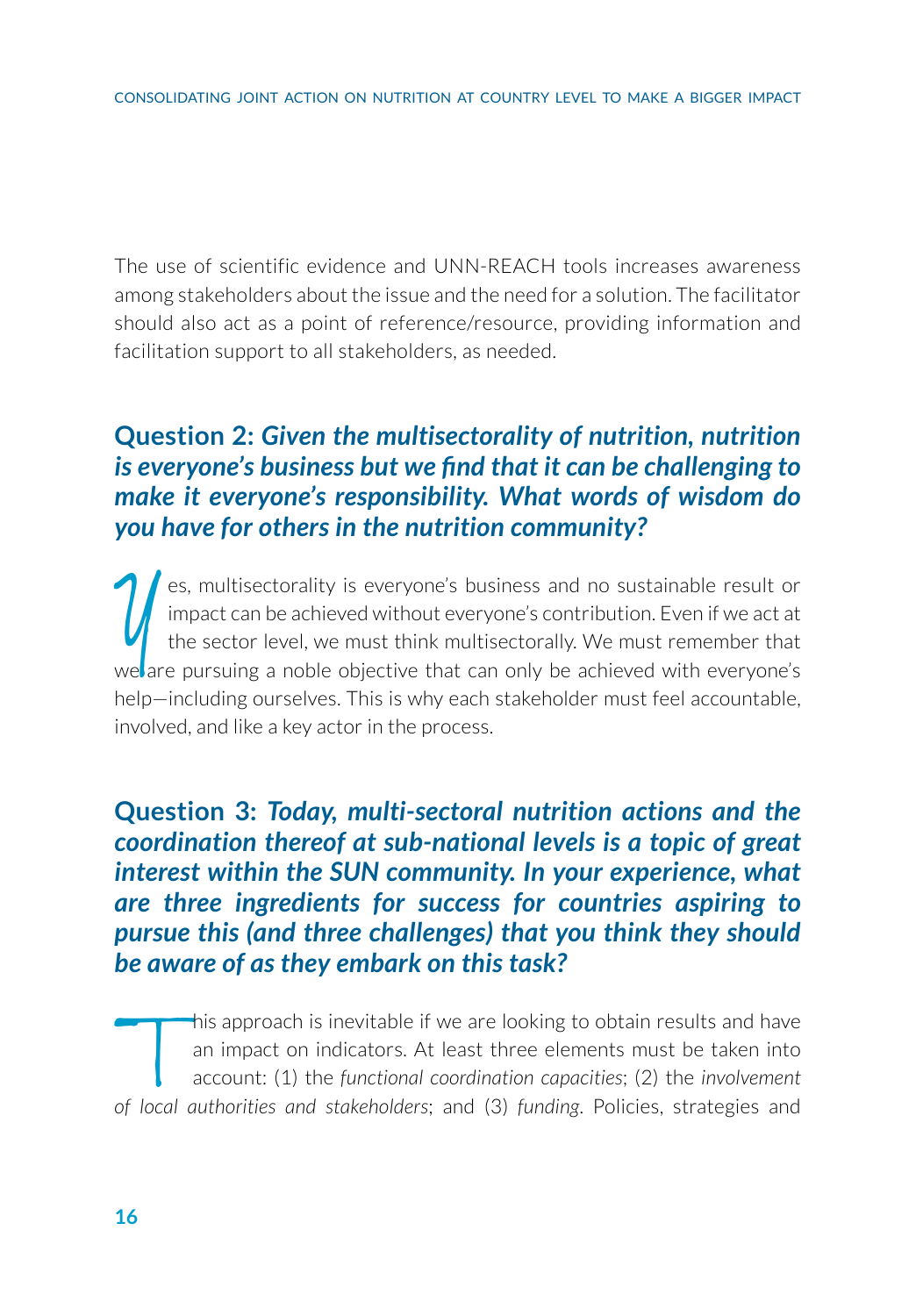action plans aim to scale up interventions on the ground, which requires good coordination at the sub-national (provincial) level, functional capacities, budgetary allocations and joint programming. By combining these elements, and many others, we can advance nutrition. It will not be easy because we are trying to promote a new way of working— to change habits and to motivate key sectors to give up their own flag in the name of joint efforts. It must be done in a participatory manner, and thus with the actors themselves. An effort must be made to bring stakeholders to a consensus and tools, such as the Multisectoral Nutrition Overview, the dashboards and the mapping exercise can help convince them and raise awareness on the issue.

#### **FIGURE 1.**

Excerpt from the Nutrition Stakeholder and Action Mapping (2019) conducted through UNN-REACH

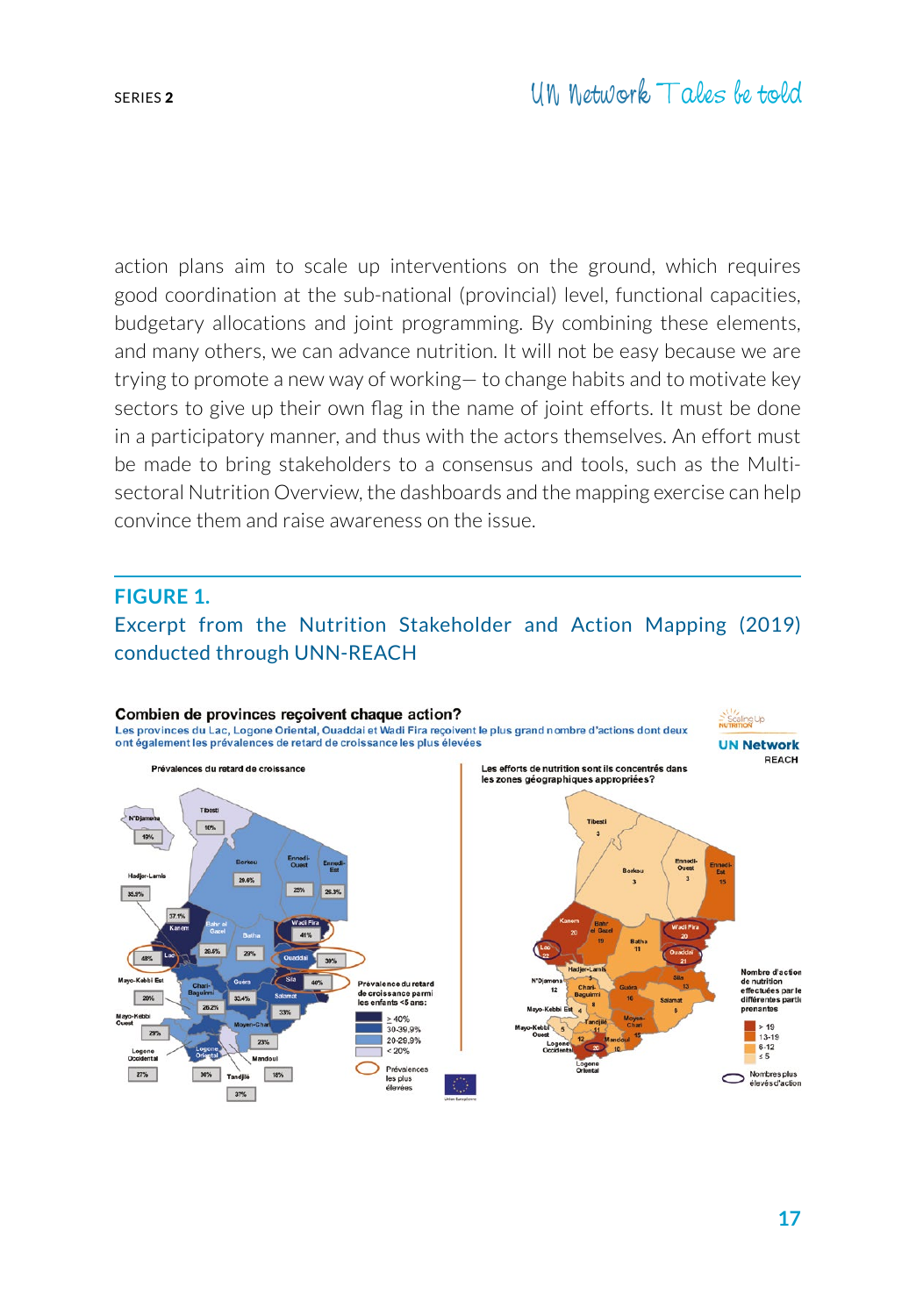With that said, the multi-sectoral approach is still new, especially at sub-national levels. Some of the major challenges we face, besides reaching a common understanding, are sustainability and empowerment. In other words, it's a question of who is going to take over, as the results documented thus far were mostly achieved through external support and expertise, which will disappear eventually. It is imperative that the mechanisms put into place are embedded into and administered by national structures with independent funding and management, thereby enabling further development and sustainability of the approach.

### **Question 4:** *What strategies/efforts do you recommend taking to bridge the central and decentralized workstreams to ensure coherence and maximize impact?*

Ithough coordination mechanisms are necessary at all levels and coordination at the central level is essential, a platform must be established in Chad's regions as activities are implemented at the field level. It is there lthough coordination mechanisms are necessary at all levels and coordination at the central level is essential, a platform must be established In Chad's regions as activities are implemented at the field level. It is support regions in formulating their own inter-sectoral action plan and having autonomy in planning, implementation and monitoring. The central level must ensure continuous monitoring and support for the sub-national level, with a focus on capacity development, communication and training on decentralized planning.